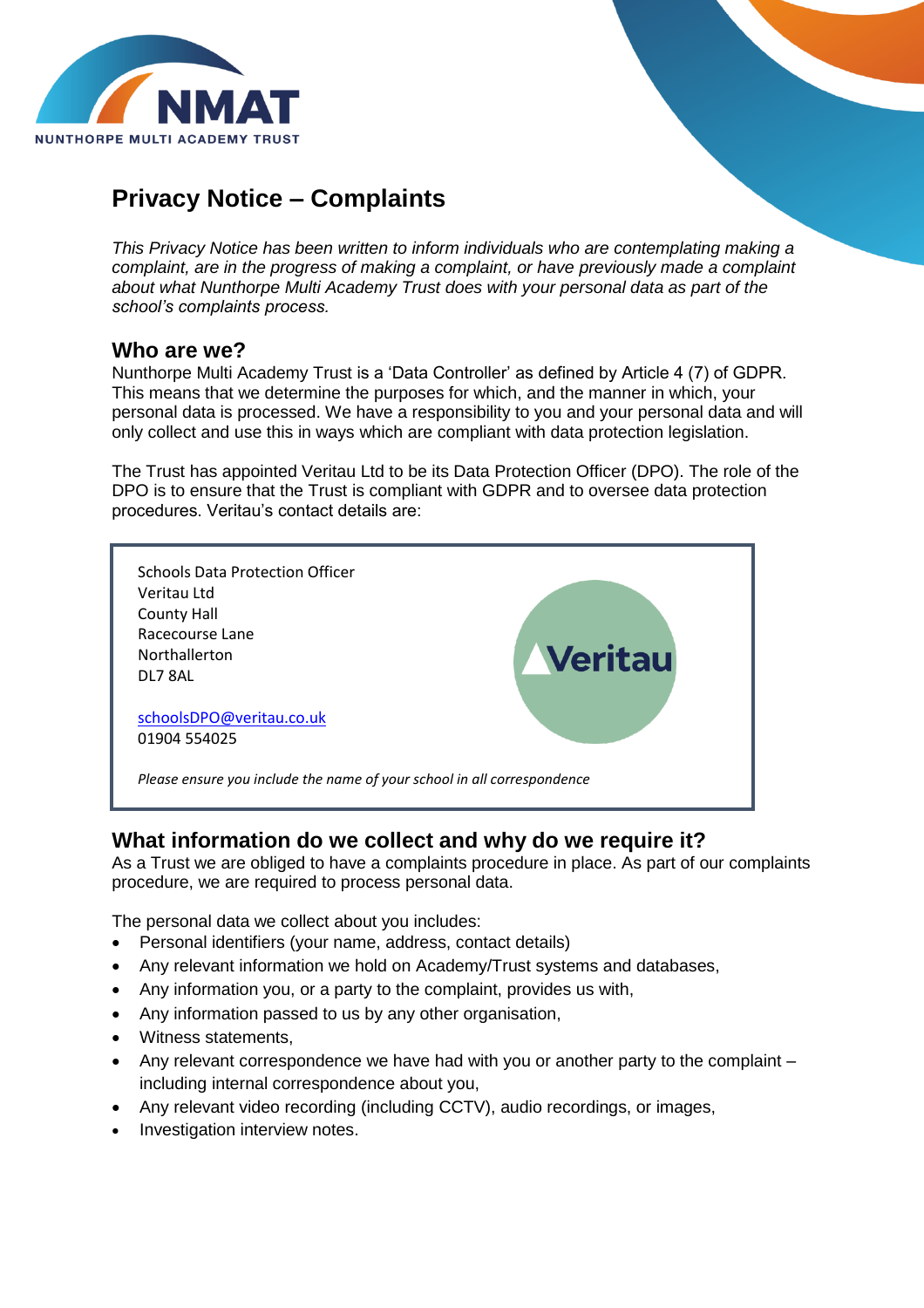## **Who do we obtain your information from?**

Much of the information we process will be obtained directly from your complaint or from a complaint made by another individual. However, we may need to collect data about you from, but not necessarily limited to, the following organisations:

- Department of Education,
- The Local Authority,
- Our appointed Data Protection Officer
- Ofsted
- The Police and/or other Law Enforcement bodies
- Local Health and/or social care providers

#### **Who do we share your personal data with?**

According to our complaints procedure all complaints are handled by Compliance Lead. However, Within the Trust we will disclose any relevant data to any individual (usually an employee or Trustee and/or Governor) that requires the data in order to complete the investigation, to administer the complaint, or to receive advice about how to handle a complaint.

- The following organisations may also receive your data if allowed by law:
- Department of Education
- The Local Authority
- Our appointed Data Protection Officer
- Ofsted
- Information Commissioner's Office
- Any other organisation and/or regulator when the Trust is legally reguired to disclose your information.

#### **How long do we keep your personal data for?**

Generally, the Trust will keep personal data collected as part of the complaints process for six years upon closure of the complaint. This is to ensure that the Trust can demonstrate the complaint has been handled appropriately.

In some cases, information gathered as part of a complaint investigation will need to be kept for longer than six years in accordance with various legislation. For example, any complaints in relation to Looked after Children will be kept for 40 Years from closure of the file.

#### **Do you transfer my data outside of the UK?**

Generally, the information that the Trust holds is all held within the UK. However, some information may be held on computer servers which are held outside of the UK. We will take all reasonable steps to ensure your data is not processed in a country that is not seen as 'safe' by the UK government. If we do need to send your data out of the EU it will ensure it has extra protection from loss or unauthorised access.

#### **What is our lawful basis for processing your personal data?**

The Trust is legally required to operate a relevant complaints procedure as per the (Academies and Independent Schools) The Education (Independent School Standards) Regulations 2014

As such the Trust relies on Article 6(1)(c) and Article 9(2)(g) of the UK GDPR to process your personal and special category data. This is in pursuance with Schedule 1, Part 2 (6)(2)(a) of the Data Protection Act 2018 – this means that the Trust can process your data as part of the official authority vested in us by the above legislation.